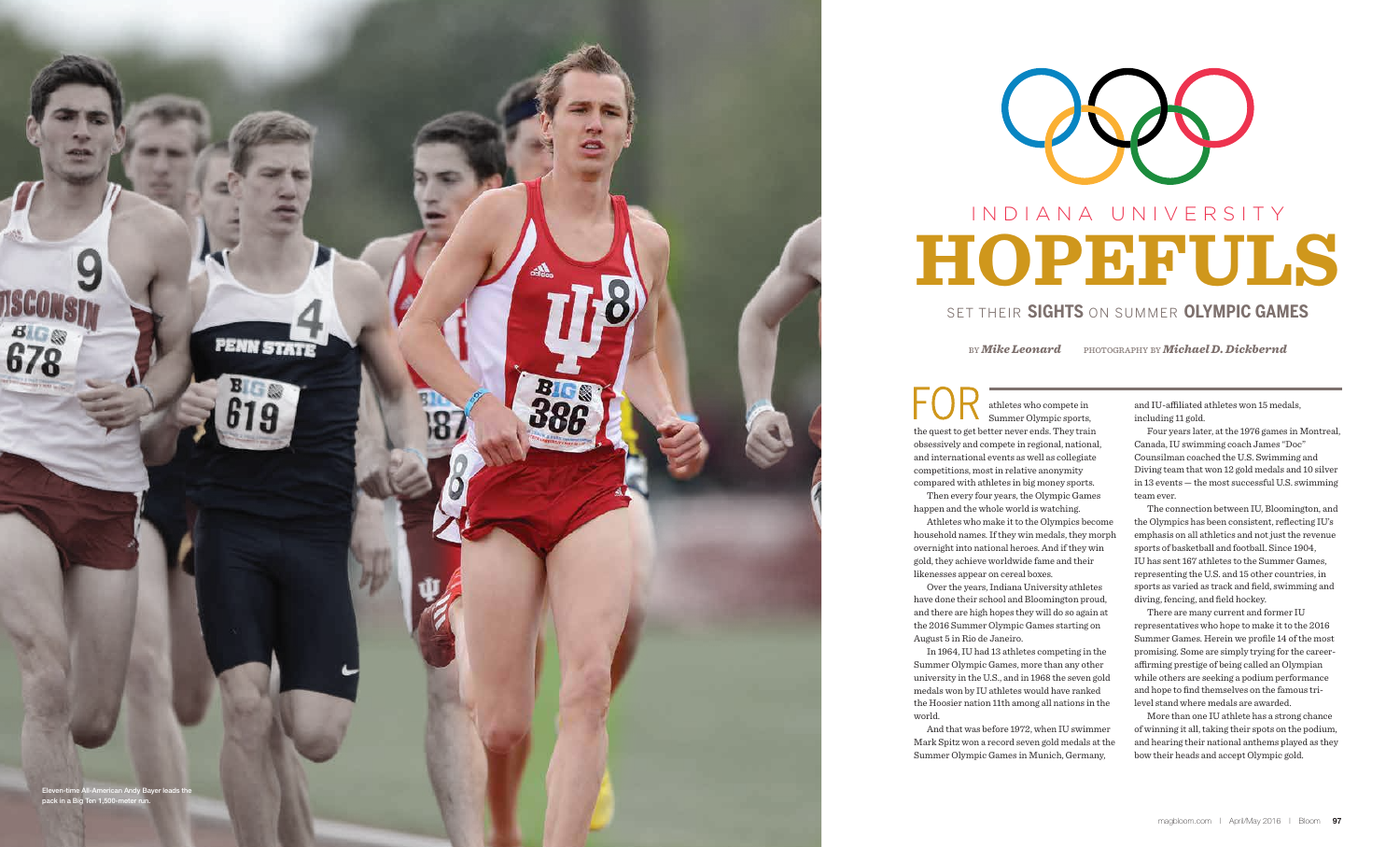If you run into Molly Ludlow around Bloomington in the coming weeks and she seems preoccupied, it's to be expected with the Olympic Trials ahead.

"My husband, Reed, says when I'm ready to start the (competition) season, I kind of turn into an introvert. I'm very focused on myself. You could even say I get a little selfish when I get to that point," she says. "I get on edge. We've been together five years, three of them married, and he understands when to keep his distance. He's very supportive. But he knows me."

The Ludlows live in downtown Indianapolis but maintain close ties to Bloomington. Reed Ludlow was born and raised here, and Molly ran for the Indiana University track and field team, finishing second in the 800-meter run at the 2010 NCAA Championships. "When I'm approaching the outdoor season, I train and go into my bubble in Bloomington," she says.

"I can put my work in silently and without expectations. It's the best place for me to go to get my work done."

Ludlow found herself in a different kind of bubble when she completed her IU running career in 2010. She says, "(IU) Coach Helmer was the first to approach me about running post-collegiately. He said, 'You're behind in this sport. You still have room for growth. You haven't reached your potential.'" Helmer arranged for Ludlow to compete in Europe, and she quickly set new personal records, breaking the 2-minute mark in the 800 that is seen as the dividing line between world-class and also-ran.

"That enabled me to sign with Saucony [athletic shoes], and I didn't even know there was such a thing. 'You mean I can get paid to run?'" she recalls thinking. "They pay me a salary in addition to time and place and ranking bonuses. I've been able to keep running and make a good living at it."

Ludlow (then Beckwith) was a track star in the making when she qualified for four events at the state championships as a freshman at her Columbus, Ohio–area high school. Even then, she says, she knew she put too much pressure on herself running as an individual. She dropped track completely in favor of soccer, a team sport, and was good enough to earn a scholarship to IU.

"I had already torn both ACLs before I got to college, and it didn't take long before I realized I wasn't going into tackles as hard as I should.

I was always scared I was going to get hurt again," she says. Doctors told her there was good reason to be concerned about sustaining a devastating injury in soccer and that straight-line running would be much safer.

Now she's a prime contender for an Olympic berth at the U.S. Olympic Team Trials, July 1–10 in Eugene, Oregon. She placed fourth at the 2012 trials when she faltered at the finish line and missed the cut by 0.22 seconds. Last summer, Ludlow and her Team USA teammates won a gold medal and set an American record in the 4x800-meter relay at the World Relays in the Bahamas.

Whatever happens at the Olympic Trials or the Olympics, Ludlow says she'll be retiring afterwards. "I'm 28, I have bad arthritis in my knees, and we want to start a family," she says. "I've already applied for two nursing programs. So I'm happy looking to the future. There just comes a time to move on and my time has come.

"But," she says. "It sure would be nice to go out as an Olympian. That would be the perfect ending."



# For*Molly Ludlow* It's **This Olympics** or Never

Derek Drouin was an Indiana University junior coming off of surgery on three ligaments in his foot when the high jumper stunned the track and field world by winning a bronze medal at the 2012 Summer Olympic Games in London.

"I couldn't jump at all at this point four years ago," he says, recalling the lead up to the 2012 games. "I think I was just too young and naïve to be afraid to go all out."

His place on the world's grandest track and field stage made him IU's first medalist in the high jump and his native Canada's only track and field medalist at the 2012 games.

The IU alumnus and, as of 2015, reigning world high jump champion, is a favorite to win a medal in the 2016 Summer Olympic Games in Rio de Janeiro, and he's looking forward to savoring the whole experience. "It went by so quickly I really didn't take the time to experience the whole thing," he says of his first Olympics. "I want to walk away from Rio this summer knowing that I took it all in. I think I'm a more mature athlete

now and better able to deal with external

stimuli."

With a résumé of five national championships (indoor and outdoor) at IU, and honors including Big Ten Male Athlete of the Year 2013 and three-time National Field Athlete of the Year, the 26-year-old has consistently demonstrated that he can deal with pressure. "Actually," he says, "I'm going into the Olympics with the attitude that I have nothing to lose."

Drouin grew up in Corunna, Ontario, a small city "about the size of Bloomington" a 3-hour drive from Toronto. "It was nice because it's not like there were a lot of options to play really high-caliber sports, especially team sports," he says. "I was able to play just about everything, and I think that made me a better athlete overall. If I had specialized at a young age, I might have been burned out by now."

The 6-foot-5-inch high jumper says he loved the look and feel of IU and the size of Bloomington from his first visit. He stayed in Bloomington after earning his degree in kinesiology in 2013 but found it lonely training "pretty much on my own" in 2014. He now lives in Toronto and trains with other Olympic hopefuls. "It's easier

to get through when you're in a group," he explains. "We joke and support each other. I've pointed out what soccer or Major League Baseball players make and say, 'Man, we picked the wrong sport.'"

Drouin laughs and acknowledges, "Really, I'm very, very fortunate." He not only has the powerhouse Nike brand as a sponsor, but also BMW, which provides him with an automobile in addition to other compensation.

"Winning an Olympic gold — that is the highest level of our sport and, of course, having already medaled once, you want to improve on that," he says. "I'm really feeling good right now. I'm progressing. I'm still getting better. And the thing about the Olympic Games is that it doesn't matter who has the best jump in the world that year. It's just who is the best competitor on that day."

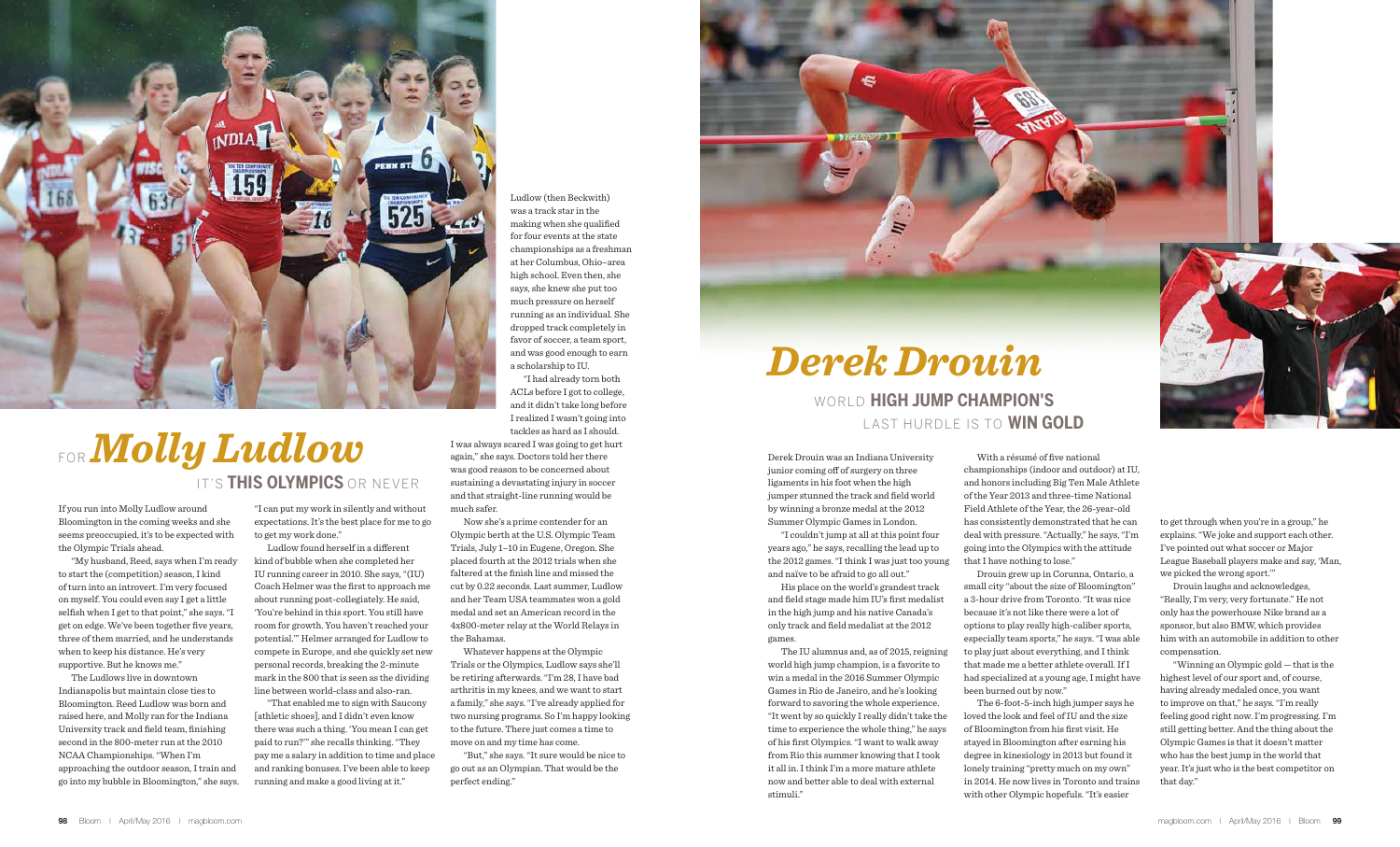With the 2016 Summer Olympic Games looming, Lilly King admits to feeling pressure to build on the strong and steady improvement she's made in breaststroke events and earn a spot on the U.S. Olympic team during the qualifying competition in Omaha, Nebraska, June 26–July 3.

Competing in the 100-yard breaststroke at the Big Ten Championships in February, King set a conference record, then went on to swim the seventh-fastest time ever re- $\text{corded} - 2:05:58 - \text{in the } 200$ . Now the IU freshman says she feels a little more at ease. "At this point, the Olympics doesn't seem unreal. I'm expecting that of myself," she says. "I'm talking like I'm going to be there."

Adding to that confidence is her 50-yard contribution to IU's Big Ten–winning 200 yard medley team, a breaststroke split of

25.92 that is believed to be the third-fastest 50 ever recorded. "I think the 50 would have to be my favorite event," she says with a laugh. "If there was such a thing."

King's explosive starts are her greatest strength. She didn't make a great exchange in the Big Ten relay event and still swam that exceptionally fast 50. She set a USA Swimming Junior National record in the 100-yard breaststroke in high school and says, "I've only recently gotten to the elite level at the 200." Increasing physical maturity and top-level training and coaching have observers eager to see just how good the 19-year-old swimmer can be.

King, a native of Evansville, Indiana, has been an elite athlete from an early age and says the Olympics have long been her goal. "I remember when I was 8, one of my



*Lilly King*

## An **Explosive Hoosier** Freshman Gaining Confidence in **Breaststroke**

first swimming mentors was Janet Evans (a four-time gold medal winner). Just watching her made me dream of making the team," she says. "That's as good as it gets for us."

The Hoosier also takes a certain pride in developing into a world-class swimmer at IU, a strong but not national powerhouse program. "I did get a lot of crap for staying in-state," she says. "But it's almost like I knew what I was doing when I committed here. I knew to stick with my gut."



After winning state and national championships and being named a collegiate All-American nine times in shot put and hammer throw, Indiana University assistant coach Cory Martin acknowledges that a year ago, he had pretty much decided to retire his throwing shoes.

The 30-year-old Ellettsville, Indiana, native had spent the last eight years as a professional track and field athlete sponsored by Nike. Still, he says, "At some point you have to get on with your life," and marriage, a child, and a position on the IU track and field coaching staff seemed to signal that the time had arrived.

"Actually my wife, Taryn, was pretty much the one who talked me out of it," he says. "She said, 'Look, you know you want this and you're still good enough to get it. It's the Olympics.'"

The 6-foot-5-inch, 290-pound Martin finds the time to train, coach, recruit, and attend occasional functions for Nike. He'll be in Eugene, Oregon, a few days before the Olympic Trials begin on July 1 to get acclimated. "That's the kind of thing you know to do when you've competed as long as I have. You really get to know how your body works," Martin says. "That's the advantage you have at my age. You don't train to get bigger or stronger anymore. You train to maintain your athletic ability."

Martin's sister, Stacy, shattered Indiana state records in the shot put and discus for

Edgewood High School. She set five school records at Auburn University before injuries put reer. Cory followed her from Edgewood to Auburn, enjoyed similar success in the shot put and hammer throw, and earned a degree in education in 2008. He narrowly missed winning the shot put gold medal at the

2013 USA Indoor Track & Field Championships and says he feels that his chances to make the Olympic team this year will be good if can reach his personal best throw of 72 feet, 6 inches. "We have 10 to 12 guys who could go to the Olympics," he says of his U.S. peers.

Martin says track and field has given him a lifetime of

memories, including cruising down the Amazon River on his 24th birthday and seeing the sights of Rome on his 25th. "But the Olympics," he says with a sigh. "That is the one thing I've always wanted to do."



# **One Last Fling** For



### *Photo by Becky Miller*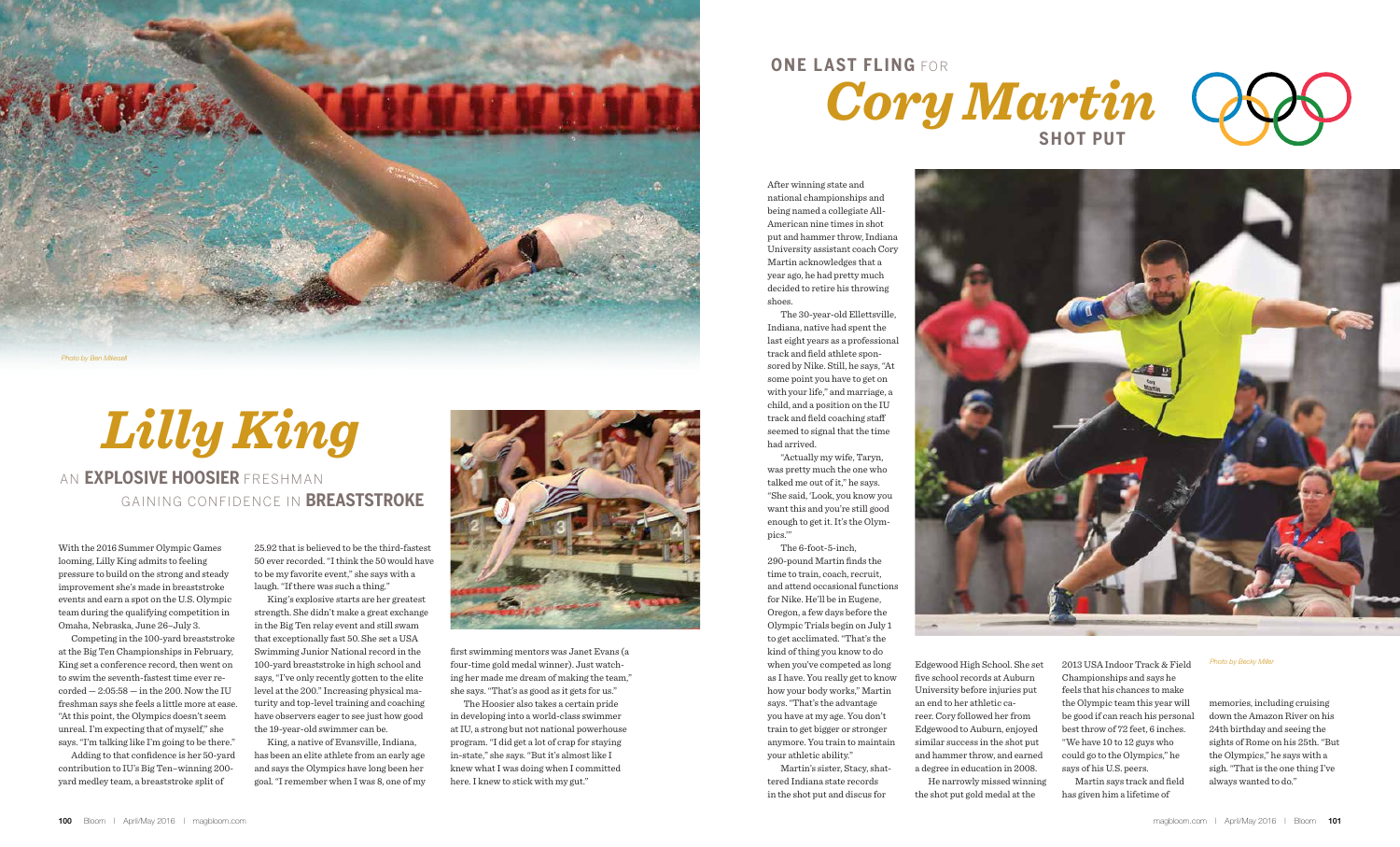

Michael Hixon, 21, won NCAA championships in 1-meter and 3-meter diving for the University of Texas in 2014, was named NCAA Diver of the Year, and then transferred to IU where he is majoring in business.

The reasons for the transfer? The chance to train with former Duke and current IU diving coach Drew Johansen, who coached the U.S. Olympic team in 2012, as well as his friendship with IU diver Darian Schmidt. Hixon and Schmidt are now one of the top synchronized diving duos in the world.

Hixon's first love is basketball, but the Amherst, Massachusetts, native accepted the fact that his 5-foot-8-inch stature would limit his success. His father, David Hixon, is head basketball coach at Amherst College.



Former Bloomington High School South star Darian Schmidt only had to cross town to be among the standouts in the IU diving program. He was named Diver of the Year at the Big Ten Championships in 2013 (for the second year in a row) after winning the 1-meter competition and placing second in the 3-meter.

He earned a degree in criminal justice from IU, and at 23 is an Olympic candidate in individual diving events as well as synchronized diving with IU sophomore Michael Hixon.

## **Michael Hixon**

## **Darian Schmidt**

Darian Schmidt **DIVER**







Fort Wayne, Indiana, native Andy Bayer was a six-time Big Ten champion at IU and, counting the indoor and outdoor track and field seasons, an 11-time All-American. He won the 2012 NCAA Championship in the 1,500-meter run in 2012 and finished fourth at the 2012 U.S. Olympic team trials.

Bayer married wife Chelsea after graduating from IU in 2012, joined the elite Bowerman Track Club in Portland, Oregon, and left his college specialty for the longer, 3,000-meter steeplechase. He finished eighth in the 3,000-meter run at New York's Millrose Games this year and says he's only getting better as he looks to qualify for the Summer Olympic Games.



The Canadian high jumper, from Richmond, British Columbia, won the indoor and outdoor high jump titles in Big Ten championships her senior year at IU in 2013. An exercise science major, Kimoto earned all-conference academic honors as well.

Kimoto represented Canada in the World University Games in 2013 and won bronze in the 2013 Canadian Championships, where she finished sixth in 2014. At age 24, Kimoto is competing to qualify for the Canadian Olympic Team with a best jump of 1.83 meters, needing to reach 1.94, the world-qualifying standard.

## Andy Bayer **RUNNER**

## **Andy Bayer**

## **Emma Kimoto**

Shae Fournier had a motto during her years in competitive sports: "You don't always get what you wish for, you get what you work for."

Fournier hails from Winnipeg, Manitoba, and holds IU water polo records in single-season and career goals scored and is one of five players in NCAA history to score more than 300 career goals. A first-team Academic All-American, graduating in 2015 with majors in French and psychology, Fournier says she dreamed of competing in the Olympic Games since she watched them on television as a child.

Water Polo Canada will announce its team members for the 2016 Olympics in early July.

## **Shae Fournier**

Shae Fournier **Water Polo**

> Emma Kimoto **High jumper**

Michael Hixon **DIVER**